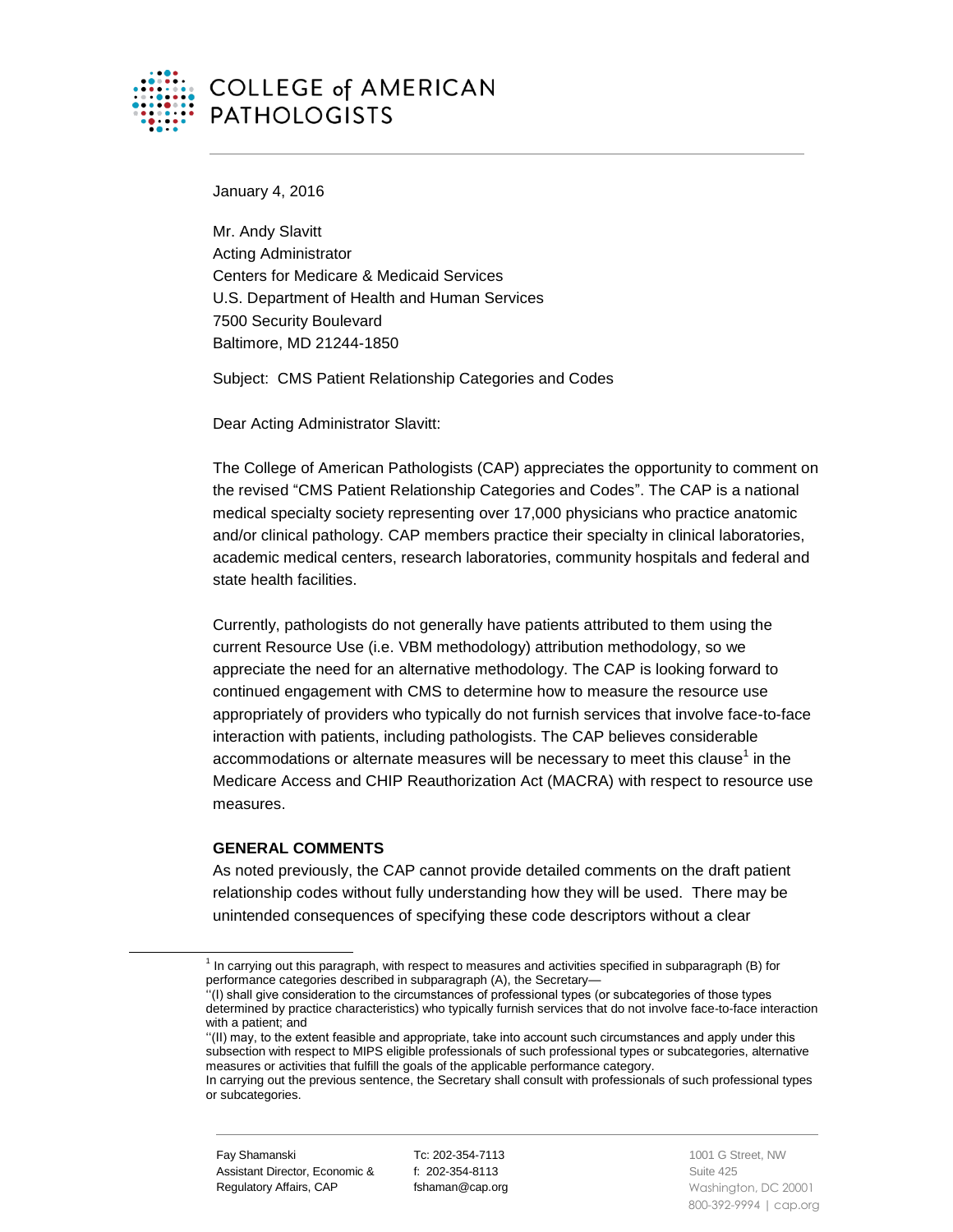

understanding of their intended use. The CAP requests that the CMS provide greater detail on the use of the codes before finalizing the code descriptors.

## **RESPONSES TO QUESTIONS**

**1. Are the draft categories clear enough to enable clinicians to consistently and reliably self-identify an appropriate patient relationship category for a given clinical situation?** 

The revised codes are clearer than the previously drafted codes; however, the CAP believes that some additional revisions are needed. For example, category 5 appears to be an over simplification of the care furnished by non-patient facing clinicians. In addition, there is some overlap between Categories 4 and 5 with respect to pathology services. A particular CPT code may be coded as 4 or 5 depending on the circumstances of the care provided. The CAP questions whether the CMS intends to leave the coding decisions to the physicians or if there be specific rules outlined in the future. For those codes which will always fall under one category, the CAP suggests the patient relationship codes be automatically applied to limit the reporting burden.

## **2. As clinicians furnishing care to Medicare beneficiaries practice in a wide variety of care settings, do the draft categories capture the majority of patient relationships for clinicians? If not, what is missing?**

Most pathology services, but not all, will fall under Category 5 or in rare cases Category 4.We believe that Code 5 would capture most pathology practices if it were revised slightly. We suggest the following edits to the description of Category 5 –

5. *Only As* ordered by another clinician: This category could include a clinician who furnishes care to the patient only as ordered by another clinician *or incident to services ordered by another clinician*. This relationship may not be adequately captured by the alternative categories suggested above and may need to be a separate option for clinicians who are only providing care ordered by other clinicians.

## **3. Are HCPCS modifiers a viable mechanism for CMS to use to operationalize this work to include the patient relationship category on the Medicare claim? If not, what other options should CMS consider and why?**

Yes, the HCPCS modifiers are a viable mechanism; however, we continue to be concerned about the burden of adding a modifier to every code.The CAP suggests that it may be easier to have a default patient relationship code based on specialty. The CAP suggests that only exceptions should be indicated on claims via the use of a CPT